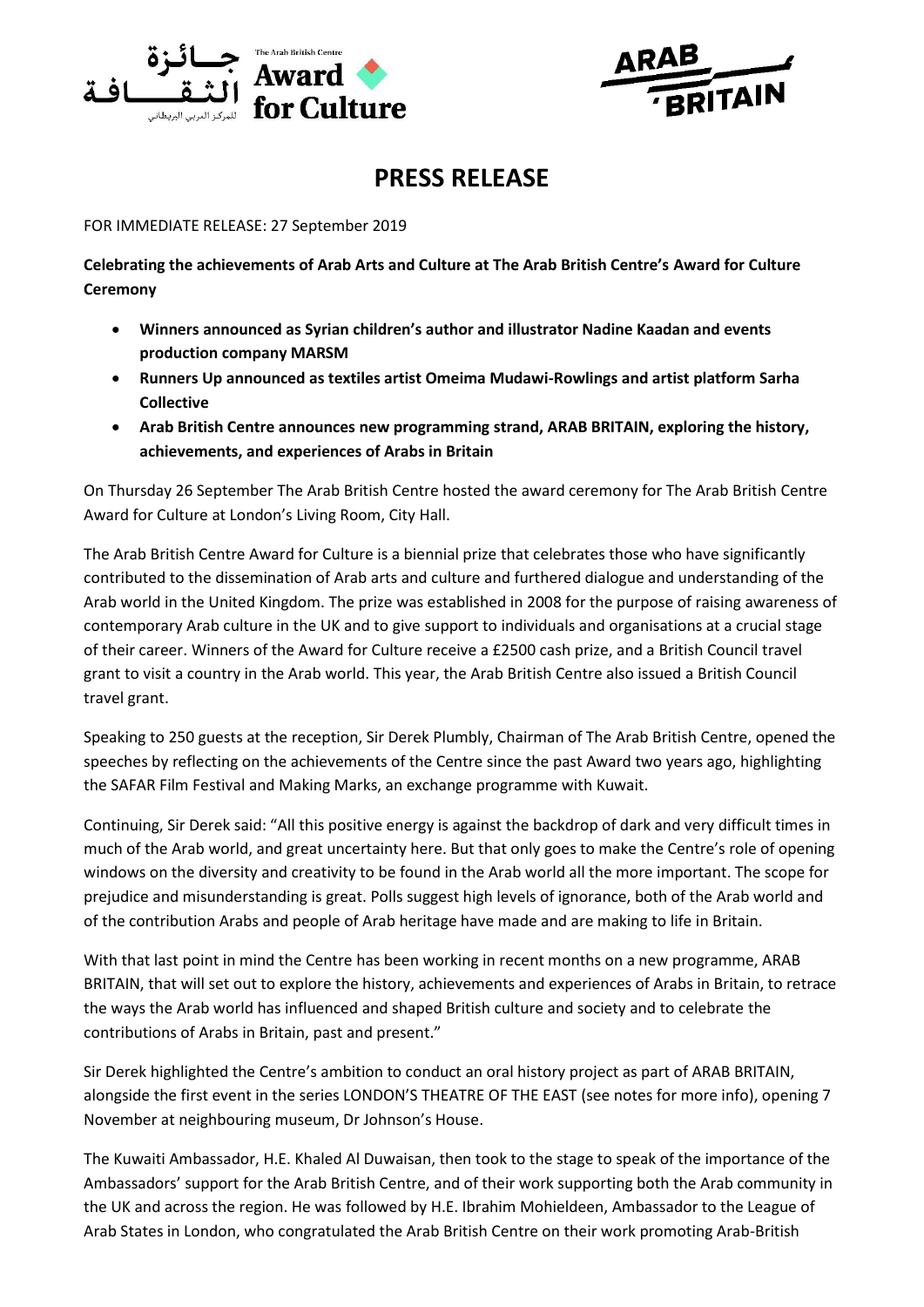understanding. He reflected on the worrying statistics of perceptions of Arabs in Britain, and explained how the League of Arab States are aiming to bridge boundaries and promote inclusion through a study of Arabs in Britain and by supporting other organisations working to achieve similar missions. He congratulated the shortlisted candidates on their creativity.

The Executive Director of the Arab British Centre, Nadia El-Sebai, then took to the stage to introduce the prize giving section of the ceremony, and talk about the history of the Award:

"We often talk about the way Britain has influenced the Arab world, yet we rarely speak about the fact that Britain's encounters with the region has shaped our society too. As we've heard already, we are taking this opportunity today to extend our celebration to the announcement of our latest programme, ARAB BRITAIN.

Since 2008 the Arab British Centre award series has revealed just how much Arabs and content from the Arab world has contributed to British Society. Amongst our award alumni are publishers, writers, festivals and brands. Today, we add to this group 4 organisations and 5 individuals, whose work is not only outstanding in their respective fields, but ground breaking in the way they represent the diversity of the region and explore what it means to be Arab in Britain today."

Judge Karl Sharro then announced that The Arab British Centre Award for Culture in the category of organisations was awarded to MARSM, a music events production company, for their outstanding work in bringing bands and musicians from across the region to thousands of people in the UK. Their diverse portfolio of artists range from classical to hip-hop, and established and emerging talent from the Middle East.

Federika Schliessler from MARSM said "Moments like these - especially surrounded by such amazing individuals and organisations - puts things into perspective and allows us to reflect on the work we've done in the past years and the impact it has…Reminding ourselves and hopefully yourselves as well, that our work does pay off, it inspires, it unites, it creates and shapes. More than anything, we are proud of creating a platform where artists (and ourselves!) do not compromise who they are and what they believe in, especially in order to find a place and voice in a city like London."

Christina Hazboun from MARSM said "At a time of political fragmentation in the Arab world, our work at MARSM helps bring the Arab community together through the appreciation of culture. Music, as a form of organising space and time, brings the society together to appreciate the sounds of home and focuses on our similarities and the exchange of beautiful moments. This award will support our work in bringing the sounds of the alternative Middle East and North Africa to the UK and making the distance between humans shorter in an invitation to UK communities to come together."

Judge Dr Venetia Porter then announced that The Arab British Centre Award for Culture in the category of individuals was awarded to Syrian children's author and illustrator Nadine Kaadan, for her work building bridges between Anglophone families and the Arab world. Her moving stories, including 'The Jasmine Sneeze' and 'Tomorrow', bring Syria to life for young readers, and showcase the beautiful landscapes of Damascus alongside the often difficult reality of life there as a child.

Accepting the Award with tears in her eyes, Nadine Kaadan, said: "Honestly, when I was even nominated, I felt like such a winner because being among these wonderful women [in the shortlisted candidates of individuals] is just an incredible privilege, and to know about their work and be on the same level as them is so inspiring. This Award, this year, tells us something: this is Arab women, this is who we are. We are empowered, we are strong, and [we've had] enough of the media who keep misrepresenting who Arab women are, and who caricature us [sic]".

Sudanese textile artist Omeima Mudawi-Rowlings was awarded runner-up the category for individuals, and artist platform Sarha Collective was awarded runner-up in the category for organisations.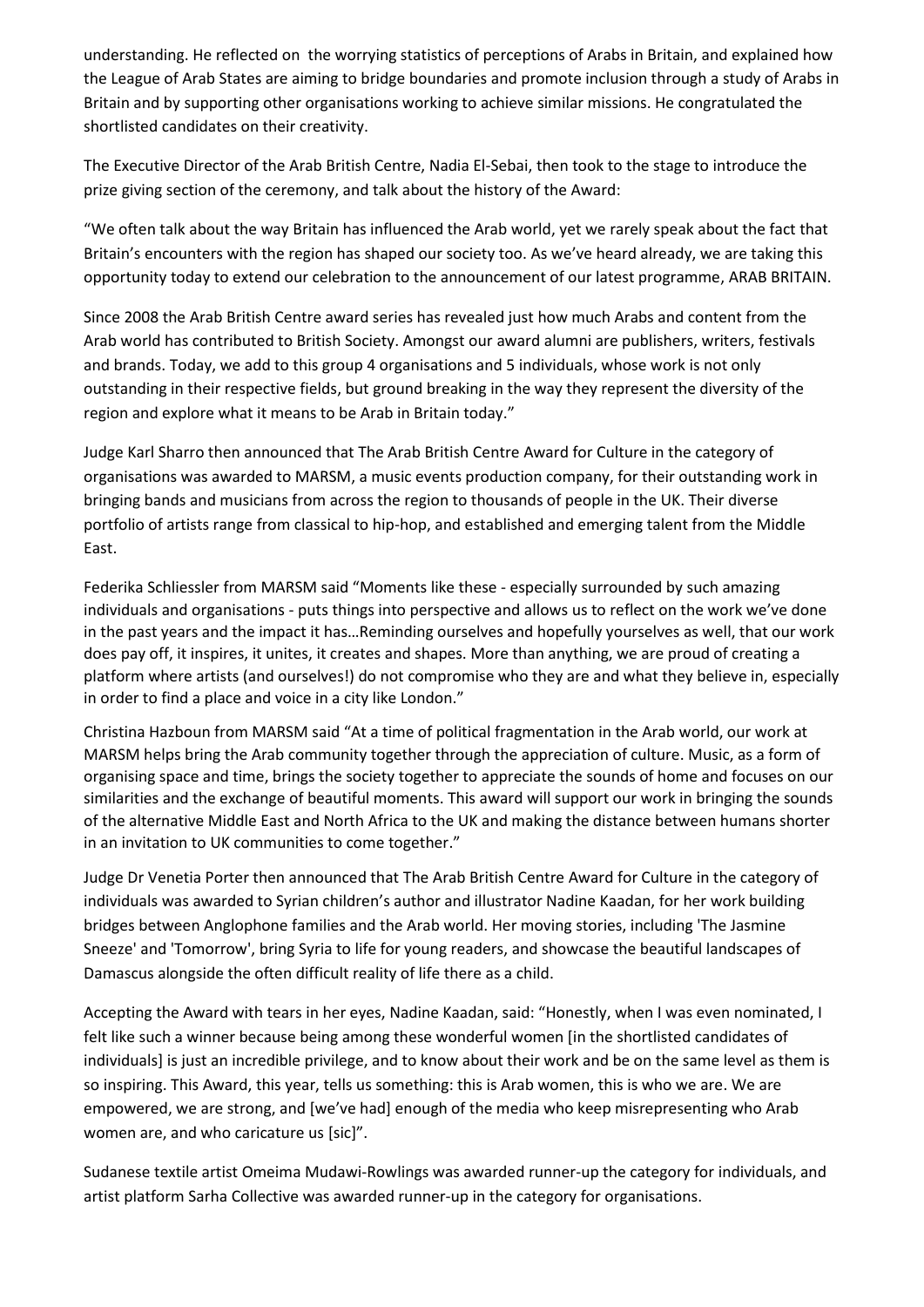The Arab British Centre would like to congratulate winners MARSM and Nadine Kaadan; runners-up Sarha Collective and Omeima Mudawi-Rowlings; and all the fantastic shortlisted candidates: Esther Manito, Juliana Yazbeck, and Samar Ziadat in the category for individuals, and The Barakat Trust, and Comma Press in the category for organisations.

The Arab British Centre's Award for Culture was made possible by the support of the British Council, The Council of Arab Ambassadors, and Zaytoun.

# **\*\*END\*\***

# **NOTES TO EDITORS**

# **About The Arab British Centre Award for Culture**

The Arab British Centre Award for Culture is a biennial prize that celebrates those who have significantly contributed to the dissemination of Arab arts and culture and furthered dialogue and understanding of the Arab world in the United Kingdom.

The award series was established in 2008 to of raise awareness of contemporary Arab culture in the UK and to give financial support to individuals and organisations at a crucial stage in their career. The Award for Culture is a successor to the Arab British Culture & Society Award, which ran for four years between 2008 & 2011 and celebrated organisations that had made a considerable impact on the British public's understanding of the life, society and culture of the Arab world. Winners of that prize were Saqi Books, Zaytoun, Liverpool Arabic Arts Festival and Al Jazeera English. In 2013 the first Arab British Centre Award for Culture was presented to the London-based Iraqi playwright, Hassan Abdulrazzaq, whose plays address issues in the Arab world. In 2017, the Award grew to honour both an individual and an organisation, with playwright Hannah Khalil and arts and music events producer Arts Canteen taking the respective prizes.

A winner in two categories – individuals and organisations – receives a £2500 cash prize, and a British Council travel grant to a country in the Arab world to further develop their cultural networks in the region. A runner up in each category also receives a British Council travel grant.

## **The Judges**

A distinguished panel of judges for The Arab British Centre Award for Culture 2019 included:

- Sir Derek Plumbly KCMG, Chairman of The Arab British Centre
- Venetia Porter, British Museum Curator of Islamic and Contemporary Art
- Lynn Gaspard, Publisher at Saqi Books
- Imogen Ware, cultural consultant and former Managing Director of Crossway Foundation
- Karl Sharro, architect, satirist and Middle East commentator
- Rebecca Gould, Head of Arts, British Council Wales

## **The Arab British Centre Award for Culture 2019 Winners**

## **Nadine Kaadan:**

Since the age of 8, Nadine Kaadan hasn't stopped writing and illustrating children's books - she simply knew that it was her calling in life. She started distributing her first children's magazine to her 5th grade classmates, and 20 years later she is an award winning children's book author and illustrator, whose mission it is to spread reading culture in the Arab world, in a way that is inspired by Syria's rich heritage. Her stories sometimes touch on delicate subjects like children with special needs, or like the current troubled situation in the Arab world, and other times they are just plain fun.

## <http://www.nadinekaadan.com/site/>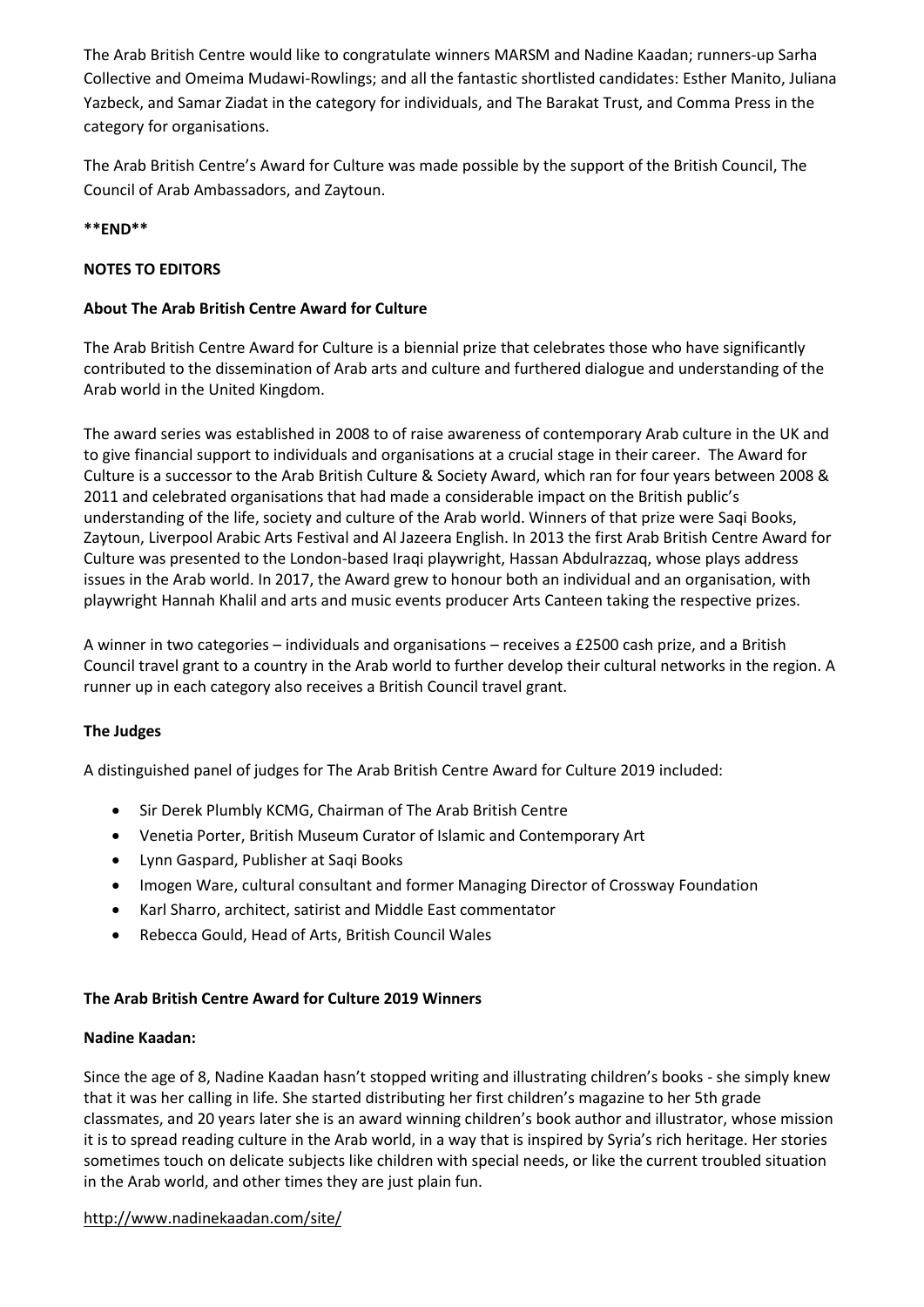#### **MARSM:**

Since its founding, Marsm has dedicated itself to producing and promoting events that promote the rich and diverse arts and culture of the Arab world across the UK. From hosting some of the biggest names in the Middle East to emboldening burgeoning underground music scenes, it strives to support the exceptional creativity and talent of artists across the region.

From Palestinian hip-hop to bass-heavy electronic nights, Egyptian indie-rock and everything in between, Marsm dedicates itself to producing events that promote the rich and diverse arts and culture of the Arab world. From hosting some of the biggest names in the Middle East to emboldening the burgeoning underground music scenes, Marsm challenges the dogmas of cultural production and presents viable alternatives to the increasing commercial corporatisation of arts and culture.

## <http://marsm.co.uk/>

\*\*\*

## **The Arab British Centre**

The Arab British Centre aims to further understanding of the Arab world by promoting its culture, sharing its knowledge and supporting a community of individuals and organisations that work to enhance friendship and collaboration between people of the UK and the Arab world.

## [www.arabbritishcentre.org.uk](http://www.arabbritishcentre.org.uk/)

#### **Arab Britain**

Arab Britain is a long-term programme by The Arab British Centre that sets out to explore and document the history, achievements and experiences of Arabs in Britain. The programme aims to overturn preconceptions and challenge prejudices, retrace the ways the Arab world has influenced and shaped British culture and society, and celebrate the contributions of Arabs in Britain, past and *present.*

## **About London's Theatre of The East**

The Arab British Centre and Dr Johnson's House are inviting artists, researchers, and the general public to (re)examine the historical connections of the Middle East and North Africa to London, via the lens of Dr Johnson's 1749 play set in the fall of Constantinople, *Irene*.

Working with historians including Dr Jerry Brotton, author of *This Orient Isle*, four artists and writers have been commissioned to respond to the content and historical context of the play, examining the period and the influential encounters between London and the region from the 16<sup>th</sup> century onwards, when Elizabeth I first started trading with Muslim nations.

The artist responses will be showcased through an exhibit in Doctor Johnson's House, a series of public events including performances and workshops, and an accompanying publication; join us from 7 November 2019 to 14 February 2020 in exploring these largely hidden histories of trade and migration, their impact on society and culture, and their subsequent ripples into the present day.

London's Theatre of the East is supported by the City of London Corporation. Artists include fashion designer Nour Hage, playwright Hannah Khalil, photographer Lena Nassaanna, and author Saeida Rouass.

\*\*\*